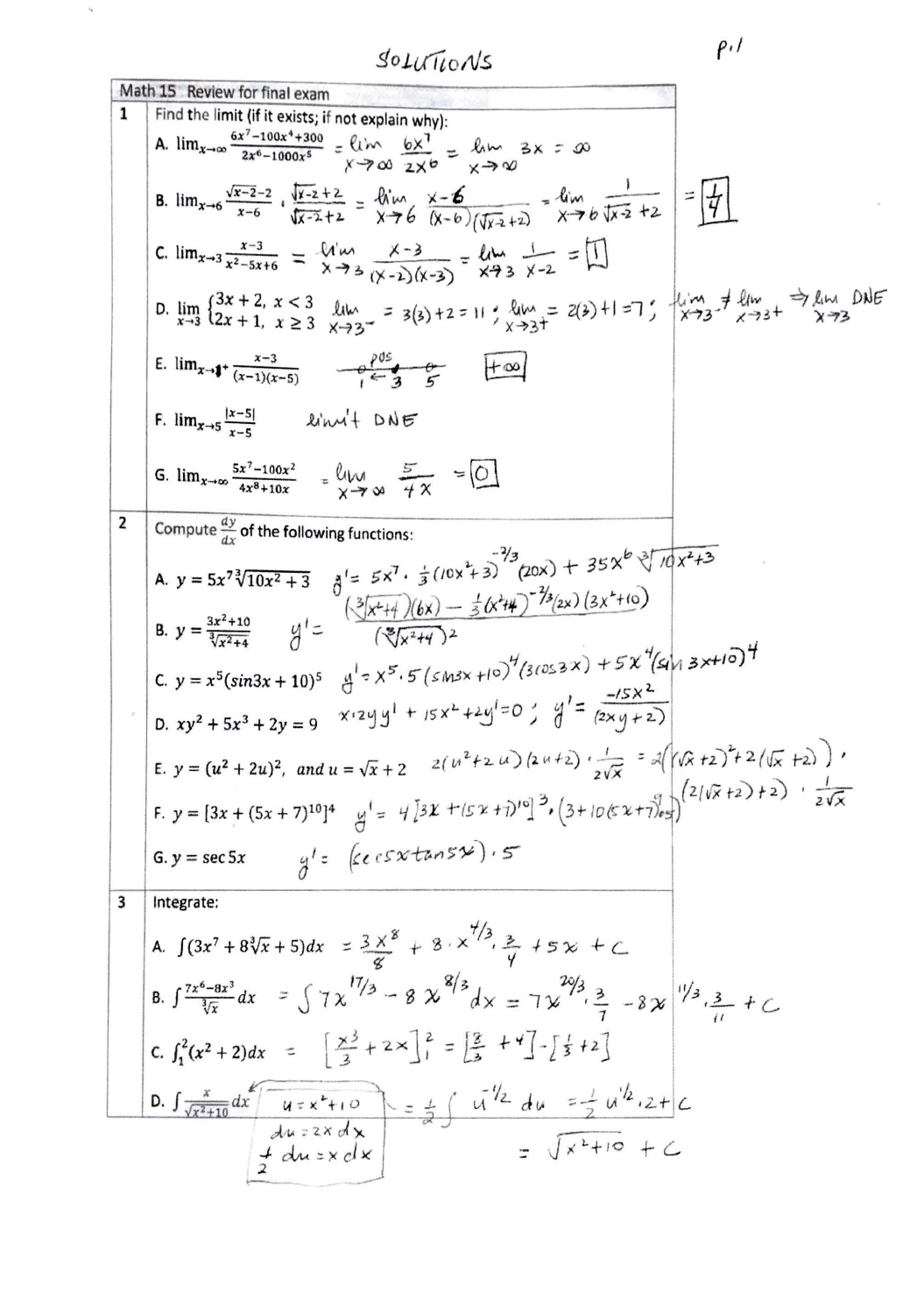(MIS Kerien to that -sourons)

 $P^{\prime}$ 

n,

|       | $u=x-1$ ; $u+t=x$                                                                                                                                                                                                                                                                       |                                                                 |
|-------|-----------------------------------------------------------------------------------------------------------------------------------------------------------------------------------------------------------------------------------------------------------------------------------------|-----------------------------------------------------------------|
|       | E. $\int x(x-1)^8 dx = \int (u+1)u^8 du = \int u^9 + u^8 du = \frac{u^10}{10} + \frac{u^9}{9} + C = \frac{(x-1)^{10}}{10} + \frac{(x-1)^9}{9} + C$                                                                                                                                      |                                                                 |
| 4     | F. $\int \frac{1}{t^2} (1 + \frac{1}{t})^{10} dt$ ; $u = l + \frac{1}{t}$ ; $du = \frac{l}{t^2} dt$ ; $= -\int u^{10} du = -\frac{u''}{l} + C = -\frac{l + \frac{1}{t^2}}{l} + C$<br>Recall: $f(x)$ is continuous at $x = c$ if<br>1. f(c) exists<br>$II$ . $\lim_{x\to c} f(x)$ exists |                                                                 |
|       | III. $\lim_{x\to c} f(x) = f(c)$                                                                                                                                                                                                                                                        |                                                                 |
|       | For A-D circle the roman numerals that are true for $f(x)$ and c.                                                                                                                                                                                                                       |                                                                 |
|       | A. $f(x) = \frac{x-5}{x-2}$ , $c = 7$ : (1)(1) (111)                                                                                                                                                                                                                                    |                                                                 |
|       | <b>B.</b> $f(x) = 3x^2 + 5x - 2$ , $c = 3$ : $\left(\frac{\partial}{\partial n}\right)(\overline{u})$                                                                                                                                                                                   |                                                                 |
|       | <b>C.</b> $f(x) = \frac{x-3}{x^2-5x+6}$ , $c = 3$ : $I(\iota) \iota \iota$                                                                                                                                                                                                              |                                                                 |
|       | <b>D.</b> $f(x) = \frac{ x-3 }{x-2}$ , $c = 3$ : 1 II III (None)                                                                                                                                                                                                                        |                                                                 |
| 5     | The position after t seconds of a particle moving along the x-axis is given by<br>$x(t) = t^2 - 10t + 1$ . Find                                                                                                                                                                         |                                                                 |
|       | A. The position after 2 seconds. $\angle x (z) = \sqrt{1 - 20 + 1} = -15$                                                                                                                                                                                                               |                                                                 |
|       | B. When the particle changes direction. $U(t)$ = 2 t -10 = 0 $\Rightarrow$ t = 5                                                                                                                                                                                                        |                                                                 |
|       | C. The position when the particle changes direction. $\chi(s) = 2s - 50 + 1 = -24$<br>D. The acceleration after 2 seconds. $\chi''(t) = 2 \div \chi''(2) = 2$ .                                                                                                                         |                                                                 |
| 6     | A square on a computer screen is increasing in size. The area is increasing at                                                                                                                                                                                                          |                                                                 |
|       | the rate of $2 \frac{cm^2}{mln}$ . When the side of the square is 10 cm long, find the rate at                                                                                                                                                                                          | $A = x^2$ $dA = 2$<br>$dA = 2x dx$ , $dE = 2$<br>$dE = 2(a) dx$ |
|       | which the side of the square in increasing.                                                                                                                                                                                                                                             |                                                                 |
| $7 -$ | Find where $f(x) = x^4 - 8x^2$ in increasing and decreasing, concave up and                                                                                                                                                                                                             | $\Rightarrow$ $\frac{dx}{dt} = \frac{1}{10}$ cu/min             |
|       | concave down. Find any max, min points, inflection points and asymptotes.                                                                                                                                                                                                               |                                                                 |
| 8     | Given that $3x + y = 12$ , maximize $A = xy$ .                                                                                                                                                                                                                                          |                                                                 |
| 9     | A yard bordering on a river has a perimeter of 150 feet. What are the<br>dimensions if the area is maximum.                                                                                                                                                                             |                                                                 |
|       |                                                                                                                                                                                                                                                                                         |                                                                 |
| 10    | A projectile is shot in the air from the ground. The position of the projectile                                                                                                                                                                                                         |                                                                 |
|       | after t seconds is given by $s(t) = -16t^2 + 64t$ .                                                                                                                                                                                                                                     |                                                                 |
|       | A) Find the initial velocity.                                                                                                                                                                                                                                                           |                                                                 |
|       | B) When does the projectile reach a maximum height?                                                                                                                                                                                                                                     |                                                                 |
|       | C) What is the maximum height?                                                                                                                                                                                                                                                          |                                                                 |
|       | D) When does the profectile return to the ground?                                                                                                                                                                                                                                       |                                                                 |
|       | E) What is the velocity when the projectile hits the ground?                                                                                                                                                                                                                            |                                                                 |
| 11    | A volume is changing over time. The volume is given by $V = 3xy^2$ , where                                                                                                                                                                                                              |                                                                 |
|       | x and y are also changing with time. If $\frac{dv}{dt} = 5$ , and $x = 2y$ , find $\frac{dy}{dt}$ when                                                                                                                                                                                  |                                                                 |
|       | $y = 4$ .                                                                                                                                                                                                                                                                               |                                                                 |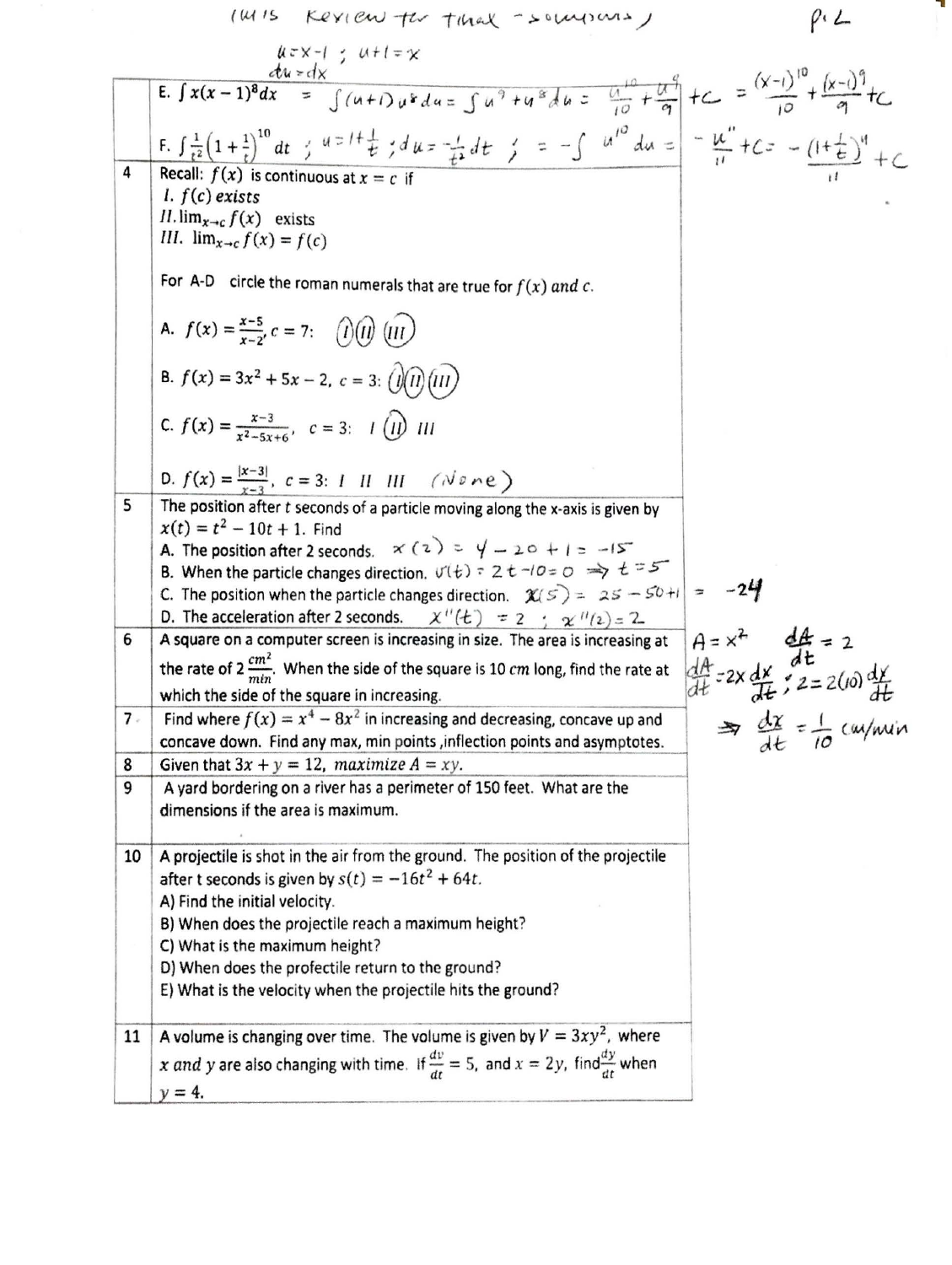$$
(u/s - Review + for final - solution)
$$
  $p$ .

$$
\begin{array}{lll}\n\textcircled{1} & f(x) = x^4 - 8x^2 \\
\text{f'(x)} = & 4x^3 - 16x = 4 \times (x^2 - 4) = 4 \times (x + 2)(x - 2) = 0 \\
& \text{if } x \neq 7 \\
\text{f'(x)} & \text{if } x = 20 \\
\text{with } x = x \text{ and } x = 16 \\
\text{with } x = x \text{ and } x = 16 \\
\text{with } x = x \text{ and } x = 16 \\
\text{with } x = x \text{ and } x = 16 \\
\text{if } x = 16 \\
\text{if } x = 20 \\
\text{if } x = 3\n\end{array}
$$
\n
$$
\begin{array}{lll}\n\text{f''(x)} & = & 12x^2 - 16 = 4(3x^2 - 4) = 0 \\
\text{if } x = 3\n\end{array}
$$
\n
$$
\begin{array}{lll}\n\text{f''(x)} & = & \text{if } x = 1 \\
\text{if } x = 16 \\
\text{if } x = 3\n\end{array}
$$
\n
$$
\begin{array}{lll}\n\text{f''(x)} & = & \text{if } x = 16 \\
\text{if } x = 16 \\
\text{if } x = 16 \\
\text{if } x = 16 \\
\text{if } x = 16 \\
\text{if } x = 16 \\
\text{if } x = 16 \\
\text{if } x = 16 \\
\text{if } x = 16 \\
\text{if } x = 16 \\
\text{if } x = 16 \\
\text{if } x = 16 \\
\text{if } x = 16 \\
\text{if } x = 16 \\
\text{if } x = 16 \\
\text{if } x = 16 \\
\text{if } x = 16 \\
\text{if } x = 16 \\
\text{if } x = 16 \\
\text{if } x = 16 \\
\text{if } x = 16 \\
\text{if } x = 16 \\
\text{if } x = 16 \\
\text{if } x = 16 \\
\text{if } x = 16 \\
\text{if } x = 16 \\
\text{if } x = 16 \\
\text{if } x = 16 \\
\text{if } x = 16 \\
\text{if } x = 16 \\
\text{if } x = 16 \\
\text{if } x = 16 \\
$$

$$
\begin{pmatrix} 0 \\ 0 \\ 0 \\ 0 \end{pmatrix}
$$

 $\times$ 

$$
2x+y=150 \Rightarrow y=150-2x
$$
  
\n $A = xy = x(150-2x) = 150x-2x^2$   
\n $\frac{dA}{dx} = 150-4x = 0$   
\n $\frac{150}{4} = x$   
\n $\frac{150}{4} = x$   
\n $\frac{150}{4} = x$ 

$$
A = xy
$$
  $y = 2-3x$   
\n $A = x((2-3x) = 12x-3x^2)$   
\n $\frac{dA}{dx} = 12-6x = 0 \Rightarrow x = 2$  and  $y = 12-3(2) = 6 \text{ [y=6]}$